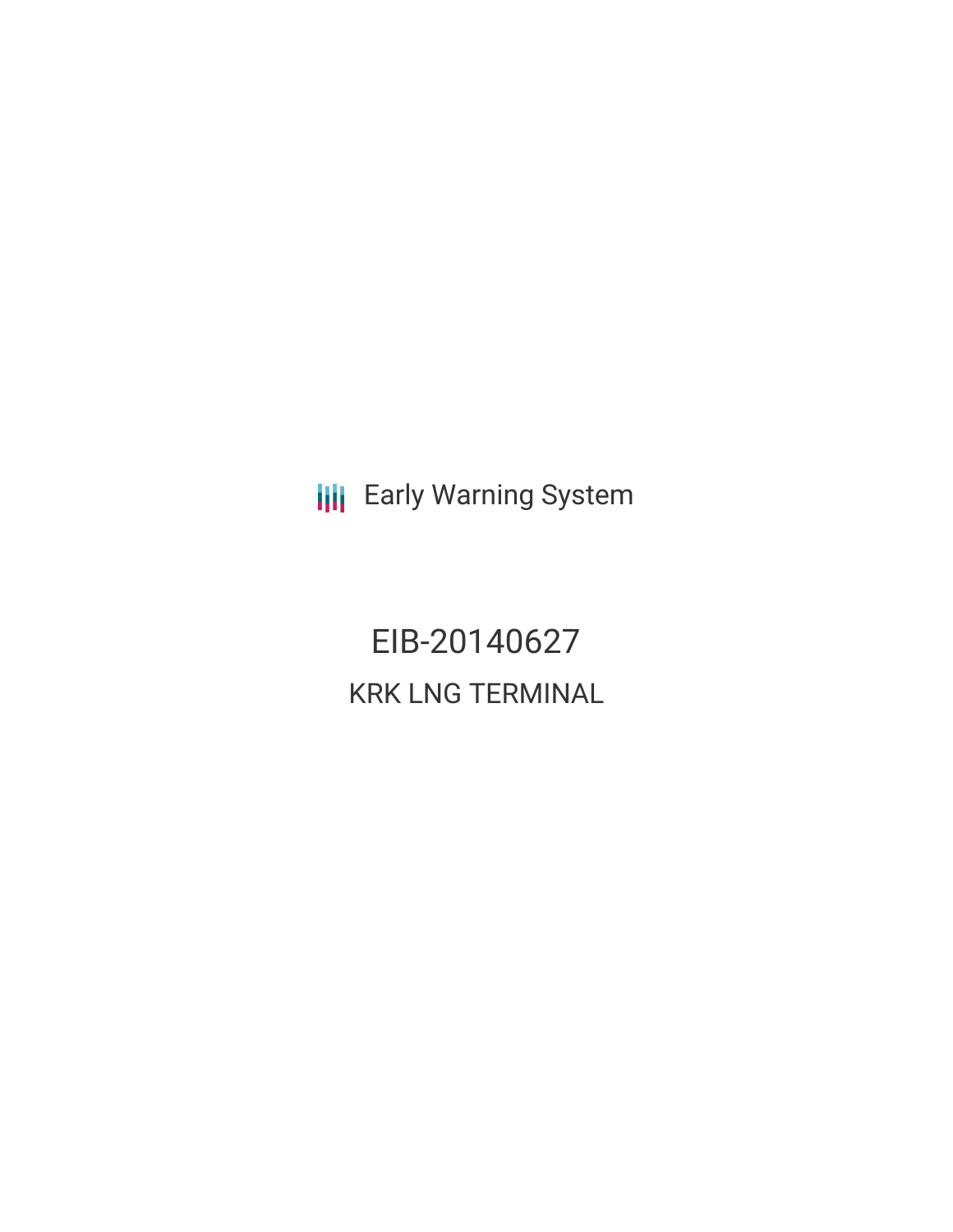# **Quick Facts**

| <b>Countries</b>               | Croatia                                     |
|--------------------------------|---------------------------------------------|
| <b>Specific Location</b>       | Island of Krk                               |
| <b>Financial Institutions</b>  | European Investment Bank (EIB)              |
| <b>Status</b>                  | Proposed                                    |
| <b>Bank Risk Rating</b>        |                                             |
| <b>Borrower</b>                | LNG HRVATSKA DOO                            |
| <b>Sectors</b>                 | Construction, Energy, Technical Cooperation |
| <b>Investment Type(s)</b>      | Loan                                        |
| <b>Investment Amount (USD)</b> | $$368.42$ million                           |
| <b>Project Cost (USD)</b>      | \$736.85 million                            |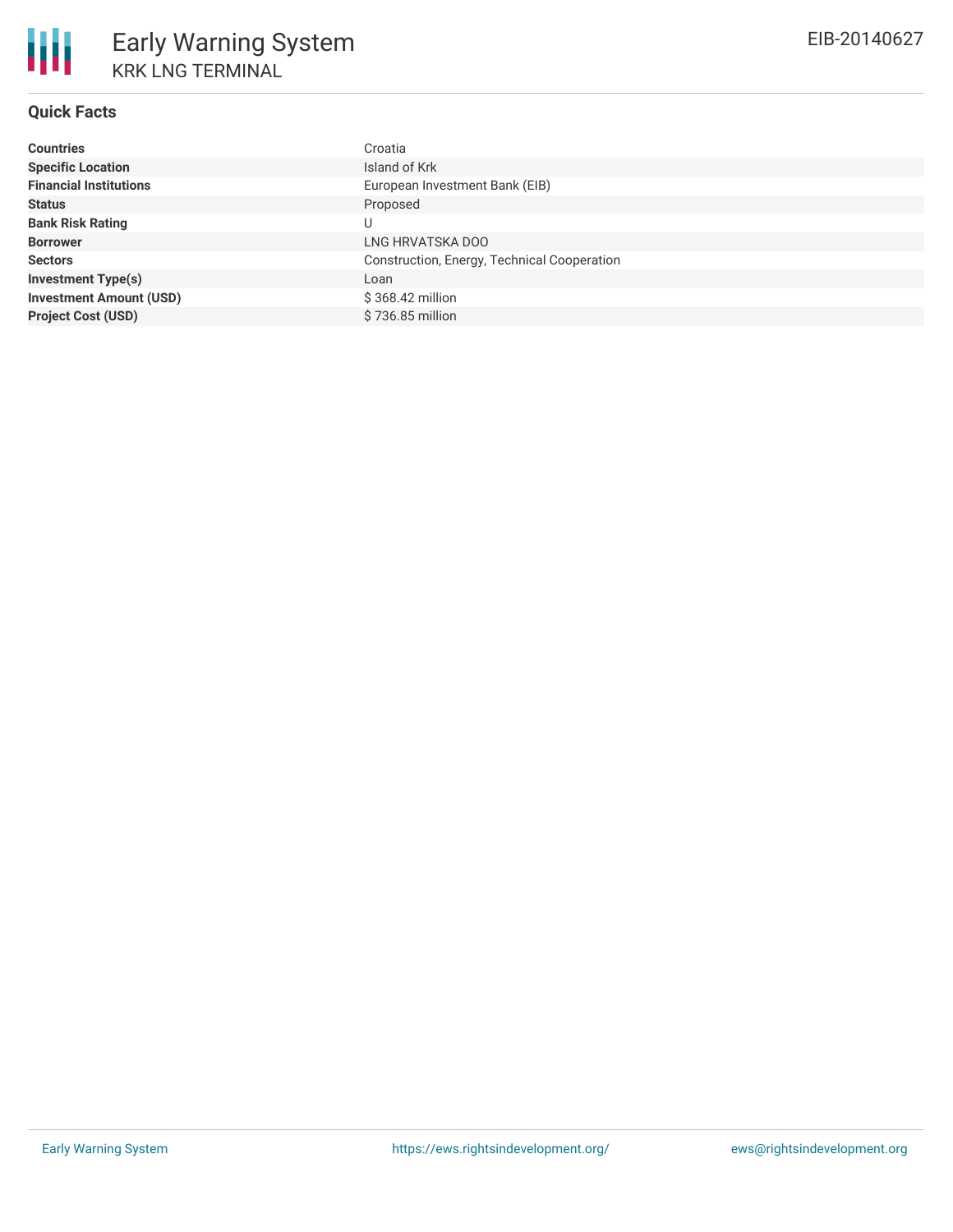

## **Project Description**

This project finances the studies and implementation of the first liquefied natural gas (LNG) import terminal in Croatia, on the island of Krk in the Northern Adriatic sea. The terminal will include a tanker jetty to accommodate the LNG carriers, 2 LNG storage tanks with a total storage capacity of up to 360 000 m3 LNG, vaporisers and ancillary equipment.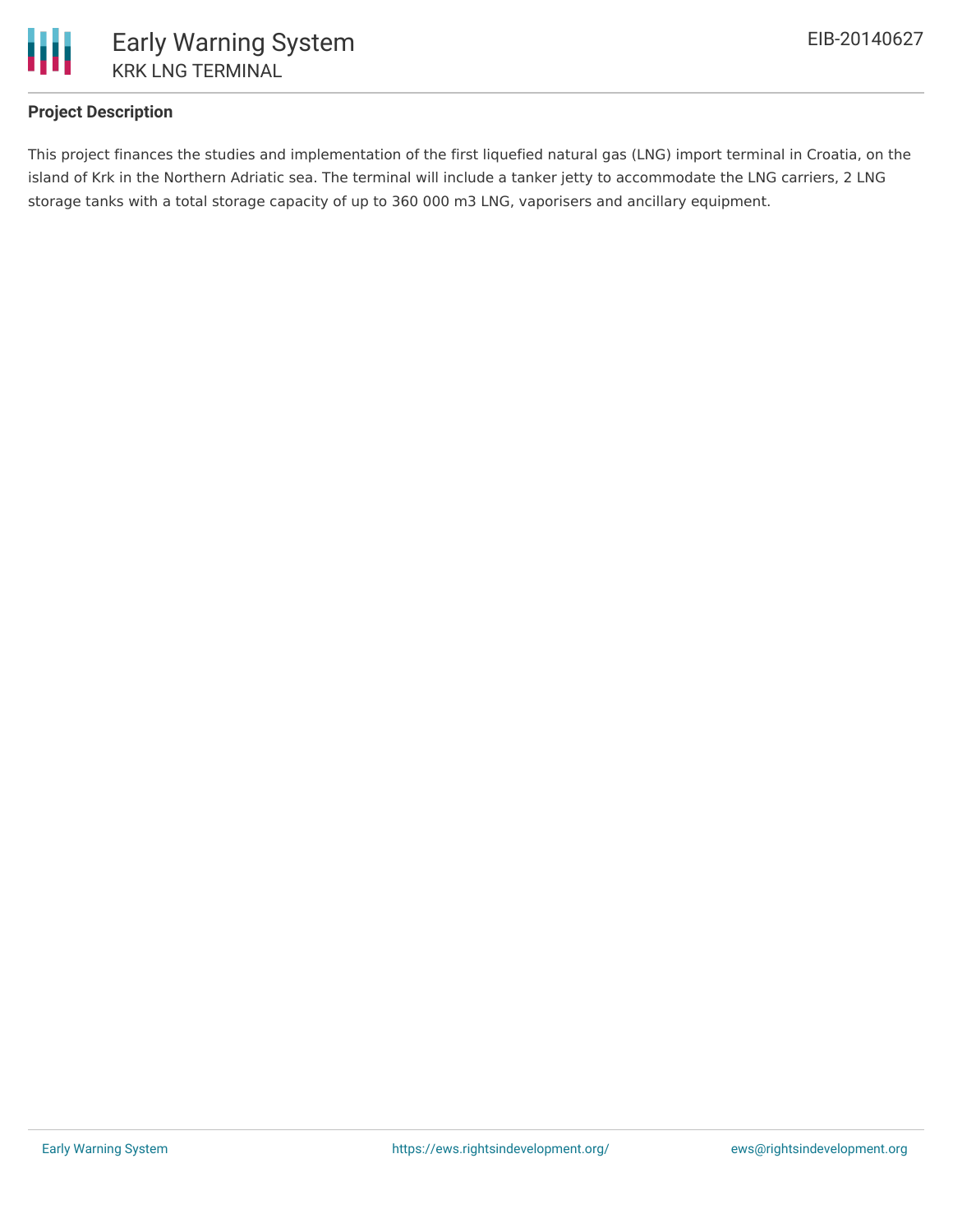### **Investment Description**

European Investment Bank (EIB)